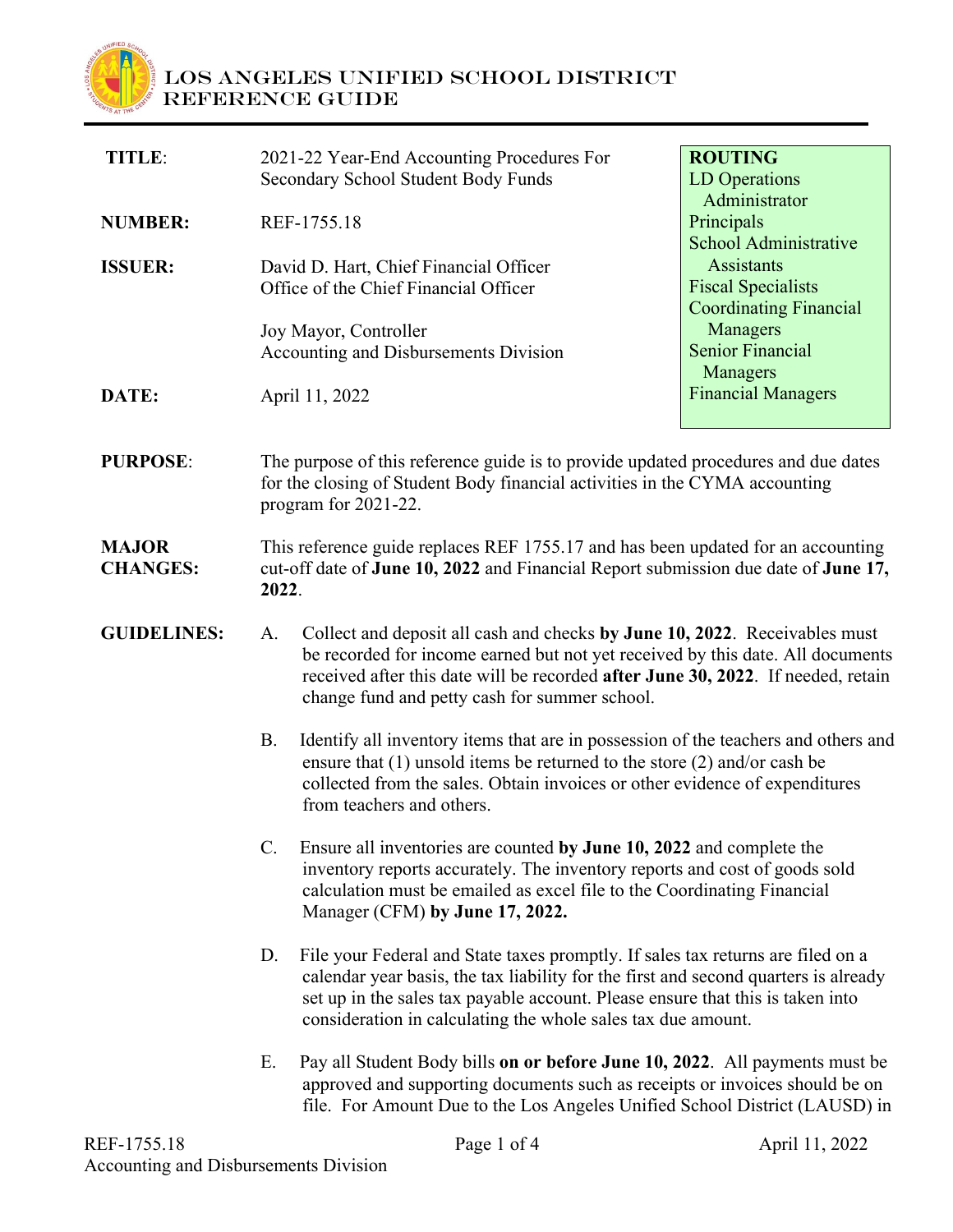

the Clearing Account (GL Account #211000 series), mail the check along with the complete CRU Remittance Form to the following address using regular *U.S. Postal Service*:

Treasury and Other Accounting Services Branch Cash Receipts Unit 333 South Beaudry Ave., 26<sup>th</sup> Floor Los Angeles, CA 90017

**High Schools Only:** If spring athletic reimbursement check is not received from Athletic Office by June 10, 2022, the total reimbursable amount must be recorded as Accounts Receivable-Athletic Reimbursement (use GL Account #117005) and Independent Contractor Athletic Official Expense must be reduced accordingly.

- F. Prepare year-end adjusting entries to include all current school year transactions. Set up receivables and payables where applicable. Review and distribute income recorded in the holding (clearing) accounts to the appropriate student activity accounts.
- G. Continue to use the "CYMA Accounting Fiscal Year-End Procedures".
- H. E-mail the following reports and worksheets in Excel format (as attachments) to your CFM **by June 17, 2022**:
	- 1. CYMA Reports for the period July 1, 2021 through June 30, 2022:
		- a. Balance Sheet Detail
		- b. Year-to-Date Trial Balance
		- c. Consolidated Profit & Loss Statement
		- d. Profit & Loss Statement by Department
		- e. Profit & Loss Statement by Activity
	- 2. Other Reports:
		- a. Bank and Imprest Fund reconciliations of all accounts for April and May. Attach a copy of the entire bank statement for April and May. **The June reconciliation must be emailed to your CFM on or before July 26, 2022.**
	- 3. Worksheets (in Excel file):
		- a. List of investments (including interest rates and terms of investment and copy of latest bank/investment statements)
		- b. Summary of inventories (and detailed inventories see item C)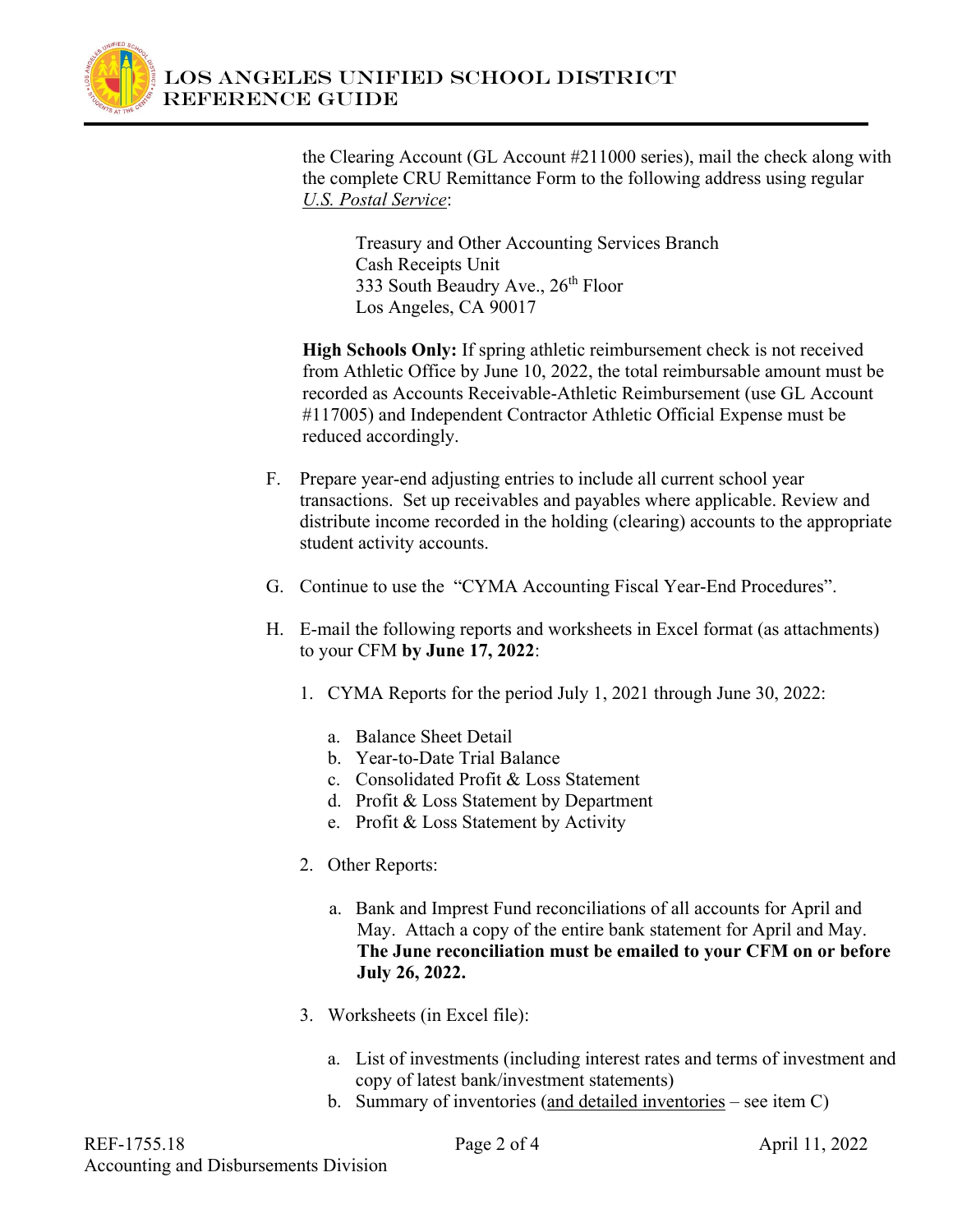

- c. List of receivables (advertising shops, insurance claims, etc.); itemize each payer and show year of origin
- d. List of assets prepaid and deposit
- e. List of payables
- f. List of other liabilities due to students
- g. List of reserve accounts (state the purpose, date authorized by Student Body Finance Section, and anticipated completion date for each project reserve)
- h. Equipment inventory control account summary
- i. Student Body salaries CFM should send a copy of this schedule to Auxiliary Service Trust Fund
- j. Yearbook (Annual) sales reconciliation
- k. Donation form

**NOTE**: Be sure to do check and balance. Schedule totals must agree with ledger totals. All school's files must have the proper signature and dated. Forms that are not applicable must be marked as "none".

- I. Maintain all books and records in the Student Body office for audit purposes such as the following:
	- 1. Accounting records
	- 2. Disbursements, receipts, petty cash receipts, payroll records, checks, invoices and purchase orders
	- 3. Bank account records, including statements, canceled (paid) checks, passbooks, and validated deposit slips
	- 4. Financial records supporting collections, e.g., receipt books, class receipt records, ticket reports, cash register and unit sales records
	- 5. Unused tickets, master receipts, class receipts, auxiliary receipts, and perpetual inventory records
	- 6. Student Body equipment inventory records
	- 7. Request for Authorization (RFA)-Fundraising, RFA-Other and supporting documents such as flyers, quotations, bids and contracts
	- 8. Minutes of Student Body Finance Committee or Student Council actions
	- 9. Student Body office file of school bulletins
	- 10. Imprest Fund Claim forms (34-AEH-24) with supporting invoices, checkbook, bank statements, and paid checks, validated deposit slips, (and passbooks, if any), etc. Refer to Accounting and Disbursements Division Reference Guide No. REF-1706.4, "Imprest Funds," dated September 15, 2015
	- 11. Daily Mileage Statement of Privately-Owned Cars, if applicable